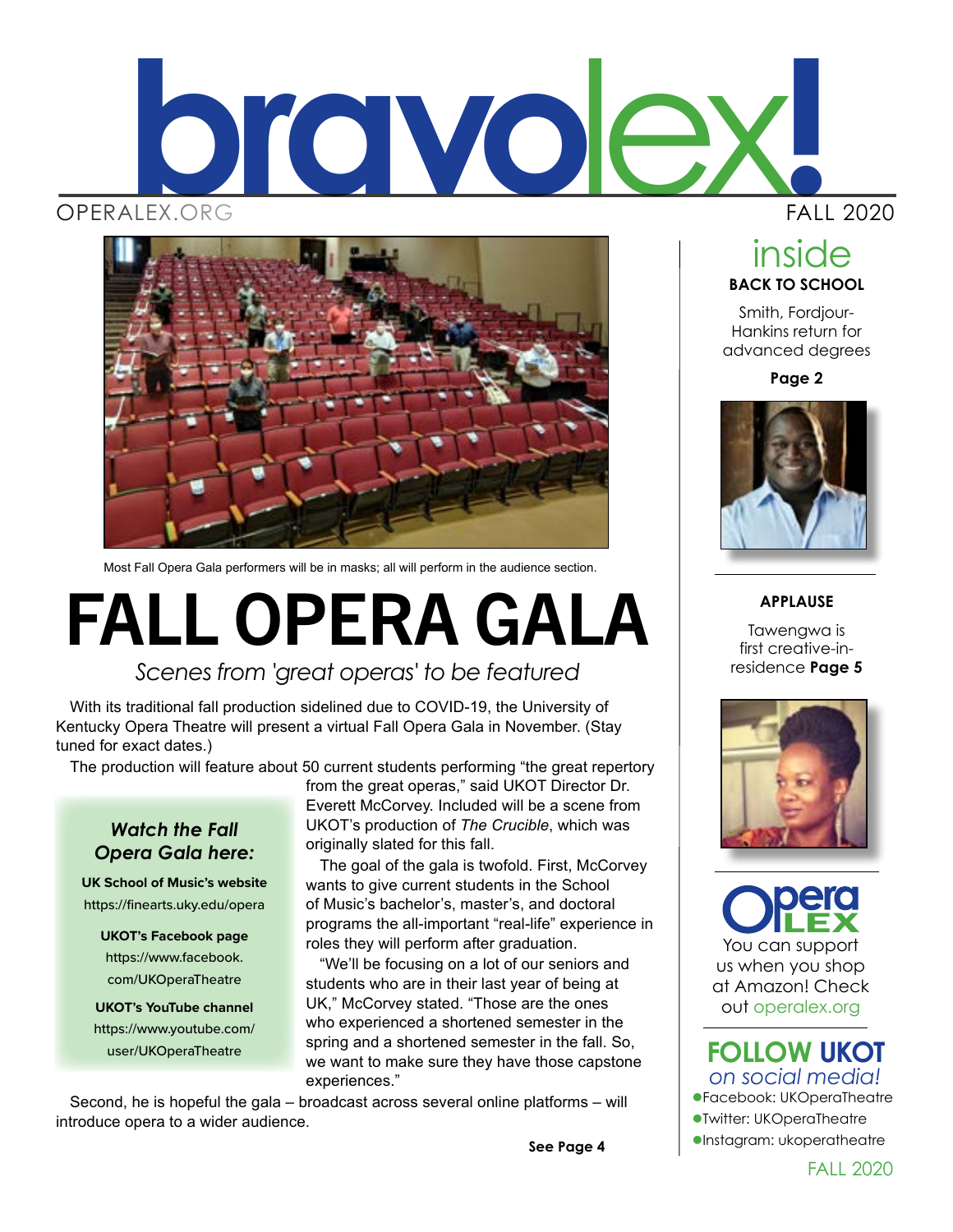



FALL 2020

Reginald Smith Jr. never intended to get another degree. With two bachelor's degrees already and a flourishing career as an international opera singer, it just didn't seem necessary, he said.

Then COVID-19 hit, and the renowned baritone's packed spring schedule – including a run as Jake in the Atlanta Opera's production of *Porgy and Bess* – came to a "screeching halt."

"I can only sit and wallow for so long," he said. "After a while of twiddling my thumbs, I decided I have to do something."

"Every time I checked my email, it was one cancellation after the other," the Atlanta native said.

Soon, Smith's summer commitments also would be canceled, including his much-anticipated appearance as Amonasro in the Cincinnati Opera's centennial production of *Aida*.

So, from his home in Houston, Texas, back to the classroom he went – virtually – working on a master's degree in vocal performance at UK, where, as an Alltech scholar, he completed his undergraduate degrees in May 2013.

"Obviously, my goal has been and still is to be a

performer," he said. "But I decided, 'Hmmm, if I can go ahead and take these classes while I have some down time, it will just make me a more well-rounded performer.'"

Smith spends his newly acquired free time doing homework, while also learning new music and trying to remember all the Italian for his upcoming performances. He particularly enjoys his voice pedagogy class, taught by Dr. Noemi Lugo, learning about the anatomy and physiology of the voice and what goes into singing.

"I've been able to learn from some of my colleagues in the class just based on some of their own experiences, and I've been able to share some of the experiences I've had myself," he said. "I feel as though I appreciate the class much more now than I probably would have if I'd just continued on to my master's straight out of undergraduate."

"You don't wallow in negatives. That's the way I was raised," she said. "There's a time for everything. I wallowed when it was appropriate to wallow."

Although Smith said he does not need the master's to further his singing career, he does think it will be beneficial when he lives out another of his dreams: to become a vocal teacher.

"I have the greatest job in the world, but I've always wanted to be a teacher. I always wanted to be a choir teacher," he said.

Smith loved the idea so much that he earned one of his

With all the negatives associated with COVID-19, it might seem impossible to turn it into something positive. But that's exactly what Iris Fordjour-Hankins did. Everyday life slowed down just enough when the pandemic first took hold that she was able to work on finishing her doctorate in voice at UK.

"I'm not saying COVID is a good thing … it just happened that the timing made it so that I could focus on finishing this degree," said Fordjour-Hankins, an assistant professor of voice at Oakwood University in Huntsville, Alabama.

Focus was the key for the Michigan-born soprano. That's the thing she lacked back in 2013 when, needing only to take two of three exit exams required for completion of her doctorate, "family tragedies" struck. Fordjour-Hankins' husband, Ernest Hankins, became "deathly ill," requiring her to become his caregiver. Then her mother and sister passed away within 18 months of each other.

Plus, she no longer had the time to study and prepare for the exams. Because her husband could no longer work, she had to find a job to support the family of four.

"Life just hit so hard there was no way I could focus on finishing the degree," she said. "I don't like to leave things unfinished. But I just couldn't find the mental clarity to do it."

With her doctorate on the back burner, Fordjour-Hankins turned her attention to her husband's care, her family, and teaching. Initially, after taking the job at Oakwood University, she and her children, Iman and EJ, had to drive back and forth from Huntsville to Lexington, where her husband remained in the hospital for weeks.

One thing she spent little time doing, though, was "wallowing."

The same can be said for when COVID-19 shut everything down, including a Strauss opera in Germany she was preparing for and the in-person classes she was teaching at Oakwood.

"When COVID came, I had the opportunity to be at home here with my family. Of course, things slowed down a bit and I was able to focus on voice not just for the sake of teaching but because I like to perform," she said.

Fordjour-Hankins, who received a bachelor's degree from Oakwood University and a master's from Boston University, originally pursued a doctorate after winning second place – and a full scholarship to UK – in the Alltech Vocal Scholarship Competition in 2013. She and her family, who were living in Detroit at the time, packed up and moved to Lexington.

"It was the best choice I ever made," she said. "Someone saw a talent in me and planted the seed that I should obtain a doctorate."

Now, along with teaching online classes at Oakwood, Fordjour-Hankins is working with a tutor to prepare for

**Reginald Smith Jr.**

# Back to the Future

### Unscheduled down time prompts return for advanced degrees

**It is no secret that the COVID-19 pandemic has impacted nearly every facet of everyday life. Even the best-laid plans were upended when the virus shut down nearly everything in mid-March. Two University of Kentucky alums – one a highly sought-after opera singer and the other a busy voice professor – were not content to "wallow" in their unscheduled down time, however. Instead, they found another outlet for their creative energy and focus: They went back to school.**

**Iris Fordjour-Hankins**

**See Page 4**

## **Iris Fordjour-Hankins**

## **Reginald Smith Jr.**

bachelor's degrees in choral music education. "It was actually very tough for me to choose the performing career road at the time," he said. "But I reminded myself … people will always need good teachers." And, he added, he was aware that "the window of opportunity to perform is only open for so long."

Smith is grateful for the time the pandemic has given

him to work on his master's, as well as to continue some of his other pursuits, including teaching master classes, mentoring young people, working one-on-one with high school students to prepare for undergraduate auditions, and even doing an online cooking show with opera star Denyce Graves.

This fall, Smith will perform two recitals, both of which will be recorded. He is also putting together performances with the Atlanta Opera Players' "reimagined" season, as well as performances with the Dallas Symphony Orchestra.

## *Smith*

#### **From Page 2**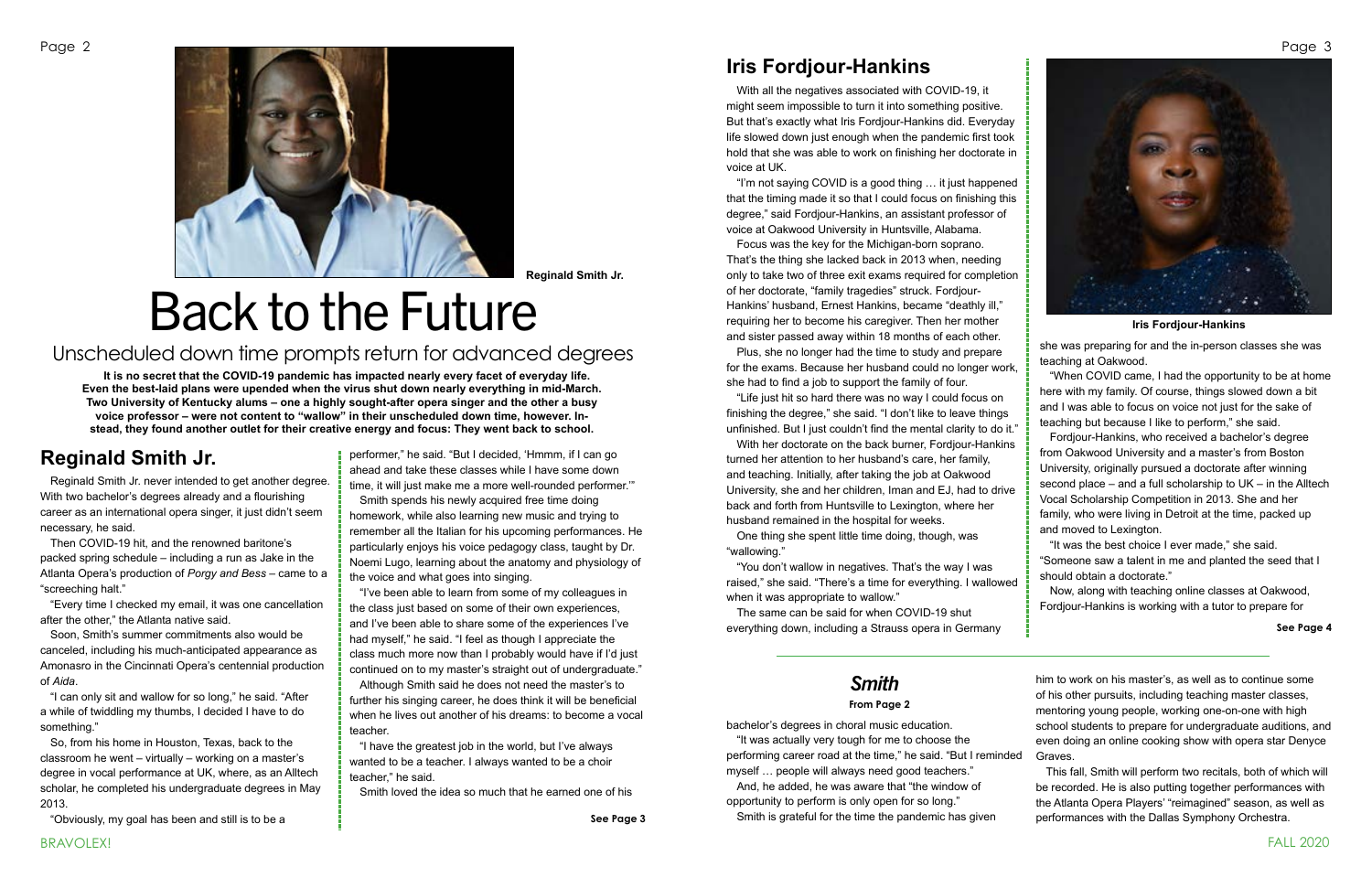FALL 2020

In past years, one of the recurrent pleasures of the fall opera season in Lexington has been attending the Metropolitan Opera National Council auditions at the Singletary Center on the University of Kentucky campus to cheer on University of Kentucky Opera Theatre students. However, with the advent of COVID-19, the 2020-2021 season will be different: all District and Regional MONC auditions will be conducted virtually.

This year, the national competition opened with a required Qualifying Round in September, said Cacey Clarke Nardolillo, director of MONC auditions for the Kentucky District. All applicants submitted a video audition before the Oct. 5 deadline; after review by a panel of judges from the Met to determine who would advance to the district level, all applicants were provided with written comments by the judges, intended to encourage vocal improvements in future competitions.

The singers selected for the district level were informed

by Oct. 12, so that they could choose a district competition whose audition date best suited their schedules. The Kentucky District auditions will be held virtually on Sunday, Nov. 8, at 11 a.m. EST.

Unfortunately, due to copyright rules, the auditions will not be open for audience viewing. Dr. Cliff Jackson (UK School of Music) will provide pre-recorded piano accompaniments for all of the UKOT contestants. Singers will perform by appointment and will receive verbal feedback from the Met-appointed panel of judges, who will choose up to three winners to move on to the Central Region round on March 21, 2021.

The Kentucky District will announce its winners the day of the auditions and will provide additional Encouragement Awards for those singers who the judges feel show great promise but who are not yet ready for the next level of competition. Regional winners will advance to the MONC Semifinals and then on to the Grand Finals.

**Mary Powell**

"More people around the country and, indeed, around the world will be able to see it," he said.

The gala is part of the School of Music's Concerts in the Classroom series. It will feature no scenery, no costumes, and no orchestra. Only two

pianos will accompany the performers. However, newly purchased recording and lighting equipment will enhance the experience, McCorvey said. Most numbers will be performed

in masks, McCorvey said, to follow the safety guidelines for COVID-19. To enable the students to spread out further during their performances, they will also perform in the audience space of the concert hall of the Singletary Center for the Arts, facing the stage.

"We can spread out further and better if the singers are in the audience," McCorvey said, "so we can adhere to the social distance guidelines."

the two exit exams she still needs to take and will later write her dissertation. She also works virtually in Dr. Angelique Clay-Everett's studio preparing for her final recitals. She

plans to be finished by the fall of 2021.

"Studying at this level is exciting and keeps me moving forward. I am gaining knowledge and an expanded skill base that challenges me and gives me what I need to perform for audiences and teach others at a high level of performance," she said.

Fordjour-Hankins said she would have finished the degree eventually, but COVID provided the impetus to do it sooner rather than later.

"The calling was so strong in me that this is the time that I need to do this," she said.

**Terri McLean**

#### *Fordjour-Hankins* **From Page 3**

#### **By Dr. Everett McCorvey**

That is the question that I have been asking myself since March 13 when it was evident that the University was going to finish the rest of the spring semester online. A year ago at this time, none of us used the word Zoom! Then, all of a sudden, everybody was talking about it. In the beginning, teaching on Zoom was a challenge. The sound quality was awful, the internet was unstable, and my wife chided me for screaming into the laptop as if I were trying to reach them in their homes simply by talking louder.

### Page 4 How does one teach during a pandemic?

After March 13, the first thing that we had to learn was how to access Zoom. Luckily, the University made it a little easier for us. But once we got on, we realized it was meant for speaking voices and not for operatic voices. Typically, what happens on a Zoom call is that the audio sound is quashed after a certain decibel. So, the minute a soprano or tenor or baritone with a big voice would sing an ascending scale, the decibel levels were quashed to zero and the listener wouldn't hear anything.

After musicians everywhere had trouble with Zoom, sound engineers and virtual learning enthusiasts began working on new solutions! The best one we found was an audio site called Cleanfeed. So, whenever I have a lesson with a student, I will send them a Zoom link, but I will also send them a Cleanfeed link. I will then put the audio for Zoom on mute and instead use the audio from Cleanfeed to listen to the student.

Some singers also used FaceTime, which is through the Apple platform, and that was OK, but internet instability is still a challenge. Another challenge that has yet to be figured out is latency – the time that it takes for the transmission to reach the two parties over the Zoom platform. The result is that singers cannot sing in real time. I am sure engineers somewhere are working on a solution to this problem so that a teacher, a singer, and a pianist can all be in separate rooms and collaborate and perform together in real time! I really look forward to when that can happen! But actually, what I really look forward to, is being together again.

#### *Tawengwa steps into inaugural role*

Castle of our Skins, Boston's prolific producer of concerts and other cultural programming that celebrates Black excellence in classical music and beyond, welcomed University of Kentucky doctoral student Tanyaradzwa

Tawengwa as its inaugural creative-inresidence. As a composer and scholar of historic Black composers, Tawengwa said that she feels "bliss" to step into a position officially titled the Shirley Graham Du Bois Creative-in-Residence — named for the composer-activist Shirley Graham Du Bois, wife of the writer and activist W.E.B. Du Bois.



Tawengwa studied voice, piano, and cello throughout childhood in Harare, Zimbabwe. During college in the United States, she picked up mbira (a family of

"thumb pianos" with plucked tines, essential to traditional Shona ceremonial music in southern Africa) and began to archive the songs of her grandmothers on trips home. She majored in music at Princeton, where her 2014 senior recital blended original compositions with the "chimurenga" anthems of Zimbabwe's War of Liberation, first-person narratives of the war taken verbatim from interviews with

## Fall Opera Gala costumes, and no orchestra. Only two further during their performances, they Metropolitan Opera National Council auditions go virtual

family members, and projections of archival footage. She received her master's in vocal performance from UK. She later developed these pieces into her first opera, *Dawn of the Rooster: A Choral Drama*, which toured internationally. She also co-created an off-Broadway musical (*Africa My Beautiful*), provided mbira arrangements for Danai Gurira's Familiar at Yale Repertory Theatre, and formed the Mushandirapamwe

Singers with fellow Black opera students during her studies at the UK. A June 2020 Facebook post recounting her experience in Glimmerglass's Young Artist Program ignited a fury of online discussion about racism in the opera world, a topic of much discussion over the past year.

For her dissertation at UK, where she is a student of Dr. Everett McCorvey in the UK Opera Theatre, Tawengwa is creating a critical edition of an opera by Edward Boatner. She is a touring member of

McCorvey's American Spiritual Ensemble and is the founder of MUSHANDIRAPAMWE Trust, a cultural arts organization dedicated to developing vocal talent in Zimbabwe. She is also founder and CEO of Nhanha INC., a benefit corporation whose mission is to preserve Zimbabwean culture in the form of books, music, and cartoons for children.

**Mary Powell**

## *APPLAUSE!* NEWS TO CLAP ABOUT

**Tanyaradzwa Tawengwa**

**From Page 1**



**Student Wagner Pástor sings via Zoom for Dr. Everett McCorvey.**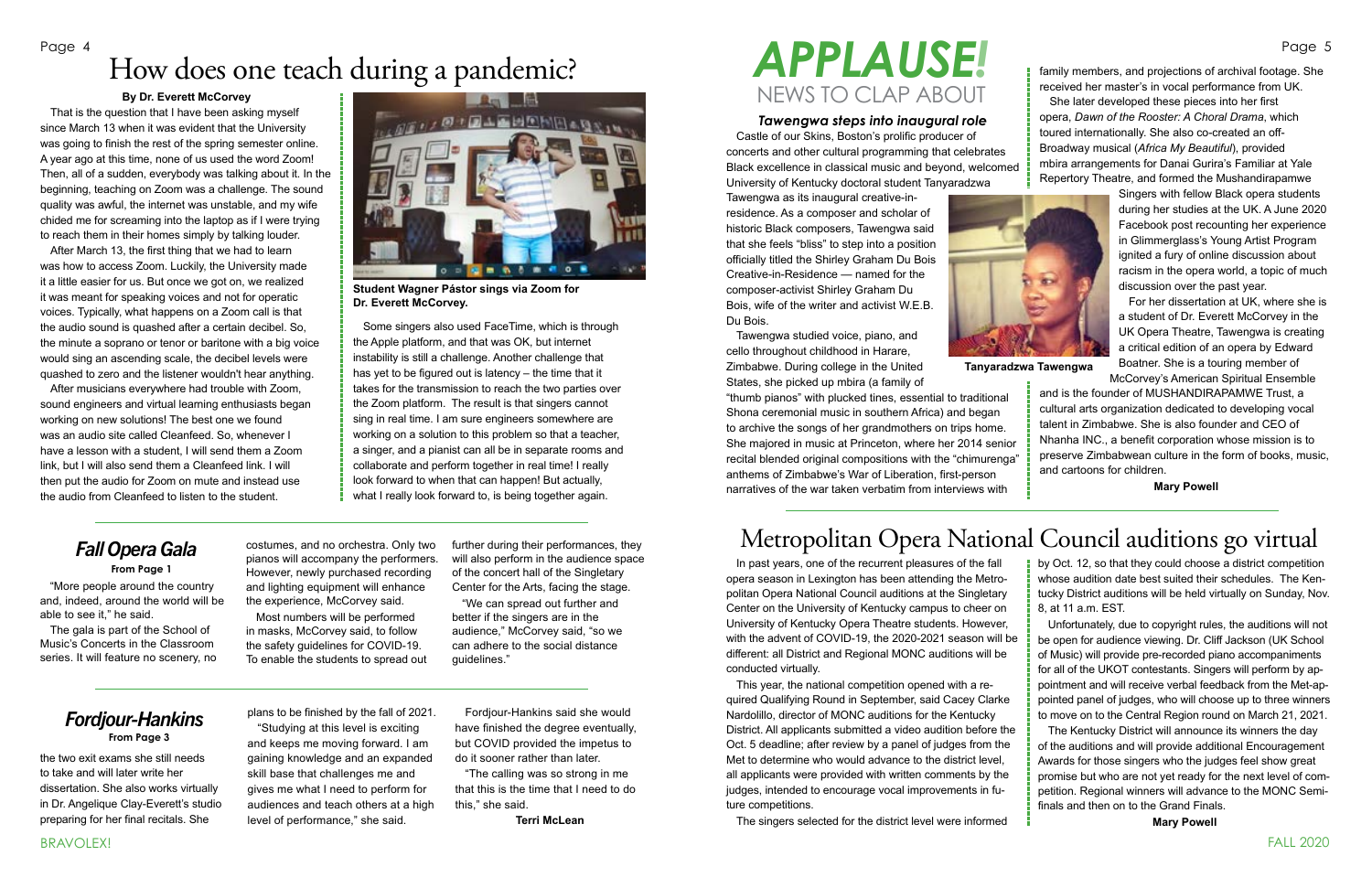After 10 years as the BravoLex editor, Jacalyn Carfagno has retired. Stepping into the role is Terri McLean.

Carfagno, who oversaw the newsletter through many changes, is recognized for her "dedication, determination, and patience," said Sylvia Davis, a Bravo Guild representative to the OperaLex board and newsletter copy editor.

"One of the highlights of my life over the past several years has been working with editor Jaci Carfagno," Davis said. "Jaci is the consummate professional who never gives up until a piece is just right. We worked together with never an argument and were able to joke about the 'comma wars.' With the rules on the use of commas ever changing, we simply agreed to be consistent in dealing with those little critters. It is thanks to her talent that the newsletter, already a good one, became a superior one."

Carfagno took over the newsletter in 2010. In 2014, when the organization changed from Lexington Opera Society to OperaLex, the newsletter name changed to BravoLex and she and designer Janet Shedd added color, giving it a more vibrant look. She also introduced the feature "Happenings" to expand the calendar listings and "Applause" as it became more common that UKOT grads, students, and teachers went out and achieved more in the world.

"I'm deeply indebted to the many volunteers who wrote for the newsletters, to Dr. (Everett) McCorvey and his assistants who were invaluable in helping us track down grads, find photos, nail down dates and facts, and to no one more than Sylvia Davis, who carefully copy edited each issue, keeping me out of trouble and educating me along the way," Carfagno said.

McLean brings 40 years of writing and editing experience to the position. She worked for many years at the Lexington Herald-Leader, as well as two other newspapers. She also worked for the UK College of Agriculture, Food, and Environment's news service. Currently, she works part-time for the Down Syndrome Association of Central Kentucky and maintains a freelance writing and editing business.

"I've already met some amazing people associated with UKOT and the Bravo Guild, and I'm looking forward to helping showcase the great work that goes on in front of and behind the scenes," McLean said.

## **TalkingwithTedrin**



The imprecise term "grand opera" is used to describe large-scale operas of the 19th century, epic four- or fiveact affairs based on stories from history or literature, with spectacular scenic effects, gigantic orchestra and chorus, and featuring at least one sumptuous ballet as a highlight of the long, loud evening! Three of these works have been lifelong favorites of mine, partially because of resplendent recordings that I have treasured. However, I recently decided to familiarize myself with alternate renditions, and while none can replace the versions I have known and loved, they are all worthy supplements.

First, I have long listened to Rossini's last and greatest opera *Guillaume Tell* (1829), originally in French with five acts, in its standard four-act Italian version, *Guglielmo Tell*, as recorded by Riccardo Chailly and the National Philharmonic Orchestra in 1980 (London 417 154-2). This legendary recording boasts an all-star cast headed by the marvelous baritone Sherrill Milnes as William Tell, with renowned tenor, soprano, and bass Luciano Pavarotti, Mirella Freni, and Nicolai Ghiaurov in other leading roles. The dramatic excitement is palpable and the vocalism thrilling in this traversal, but I have long felt I needed a worthy French original version. Lambert's Gardelli's *Guillaume Tell* with the Royal Philharmonic Orchestra actually pre-dates my beloved Italian version, and also features a starry international cast including Gabriel Bacquier in the title role, and Nicolai Gedda and Montserrat Caballé as the lovers. As great as these artists are, they can't match the vocal luster of Chailly's cast, but it is wonderful to hear the expansive, full-length original French grand opera as Rossini conceived it. (Warner Classics 50999-6-40763-2-4)

Next, I have often wondered whether the kind lady who brought me an opera record when I was sick as a child hadn't meant to present me with the popular *La Traviata*, but instead mistakenly got me *Les Troyens*, Berlioz' colossal 1858 epic of the Trojan War and subsequent adventures of Aeneas. Never mind … from first listening, I was lost in the Homeric story and the lush, descriptive music as rendered in 1969 by Sir Colin Davis and the Covent Garden forces (Philips 416 432-2). With the reigning Heldentenor of the day Jon Vickers as Aeneas, the lustrous-voiced mezzos Josephine Veasey as Queen Dido and Berit Lindholm as the doomsayer Cassandra, and a host of British stars in the supporting parts, it is really just perfect. However, Charles Dutoit's 1994 recording with his Orchestre Symphonique de Montreal is a solid achievement. Gary Lakes, Françoise Pollet, and Deborah Voigt give worthy accounts of the leading roles. The orchestra sounds particularly voluptuous in this stunning masterpiece of French grand opera. (Decca 478-3043)

Finally, one of my favorite operas of all is Ponchielli's turgidly melodramatic *La Gioconda* (1876). The creaky, improbable story by Victor Hugo pits individuals of different social classes against each other in unhappy amorous intrigues, with dramatic scenes featuring large crowds and scenic spectacles, including the celebrated ballet "The Dance of the Hours." Full of famous arias, this opera is one of the few actually to put forth six leading roles comprising the six voice types, and I especially love Act 2 with its maritime setting so redolent of the sea than one can practically smell the salt air. I will always cherish the 1959 recording starring the divine soprano Maria Callas in the title role, my favorite mezzo Fiorenza Cossotto as her enemy/savior Laura, tenor Pier Miranda Ferraro as the love rival Enzo, baritone Piero Cappuccilli as the villainous Barnaba, contralto Irene Companeez as Gioconda's blind mother, and bass Ivo Vinci as Laura's vengeful husband, a production of La Scala under the baton of Antonio Votto. (EMI 7-49518-2) In all honesty, I can't imagine a more perfect, atmospheric rendition, but I discovered one that comes close, also mainly because of the superb cast, the subsequent generation's answer to Callas' power-cast: Montserrat Caballe', Agnes Baltsa, Luciano Pavarotti, Sherrill Milnes, Alfreda Hodgson, and Nicolai Ghiaurov. This excellent alternative was led by Bruno Bartoletti in 1981 with the National Philharmonic Orchestra. (London 414-349-2)

#### **By Dr. Tedrin Blair Lindsay**

# Alternate renditions offer rich experience

## New newsletter editor named; Carfagno thanked for years served

The Board of Trustees of the University of Kentucky voted in February to award an Honorary Doctor of Humane Letters to OperaLex Vice President Dr. Harry Clarke.

Clarke was associated with the UK School of Music for 43 years after arriving there in 1965 as a teaching assistant for the marching band while working on his doctorate. In 1968, he became director of bands, a position he held for 21 years. During that time, the Wildcat Marching Band grew from 30 members to 300, transitioned to include women, and became recognized as one of the best in the country. Clarke also served as director of the UK



School of Music and received the Kentucky Music Education Distinguished Service Award for his outstanding contributions to the field of music.

After retiring from UK in 2011, Clarke was elected to the Lexington-Fayette Urban County Council. He joined the OperaLex board in 2015 and has served on other boards, including Planning and Public Works, Public Safety, Friends of the Arboretum, Picnic with the Pops, and the Tree Board.

The UK Board of Trustees approved awarding the honorary doctorate upon the recommendation of the University Faculty Senate and the Joint Committee on Honorary Degrees. This honor was to be bestowed during the spring, but due to the pandemic there has not yet been a ceremony.

## Clarke awarded honorary doctorate

**Dr. Harry Clarke**